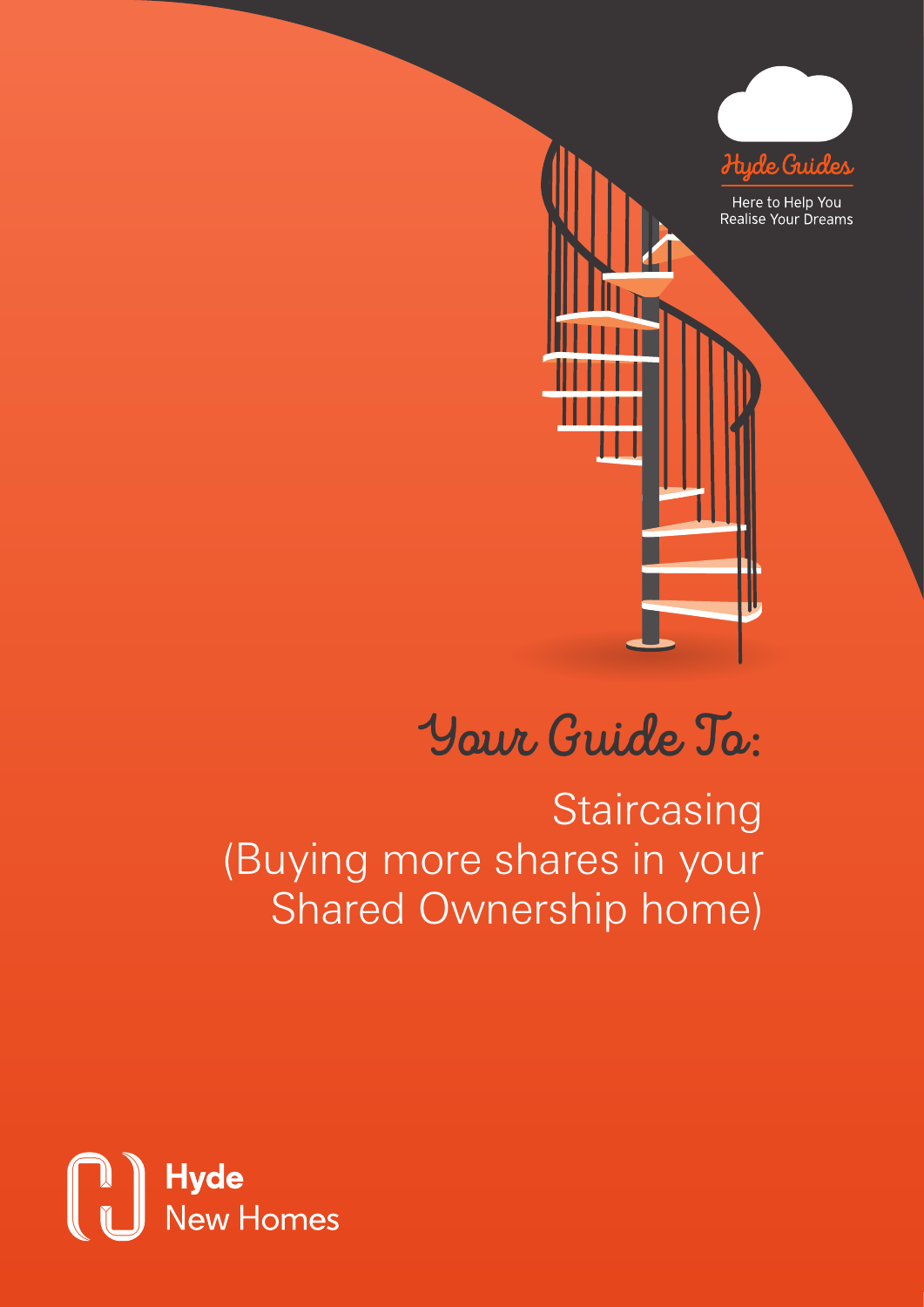





| An Introduction to Staircasing                         |     |
|--------------------------------------------------------|-----|
| Who is eligible?<br>What are the costs of Staircasing? |     |
| A Step-by-Step Guide to Staircasing                    | 4–6 |
| About Hyde New Homes<br>Contact Us                     |     |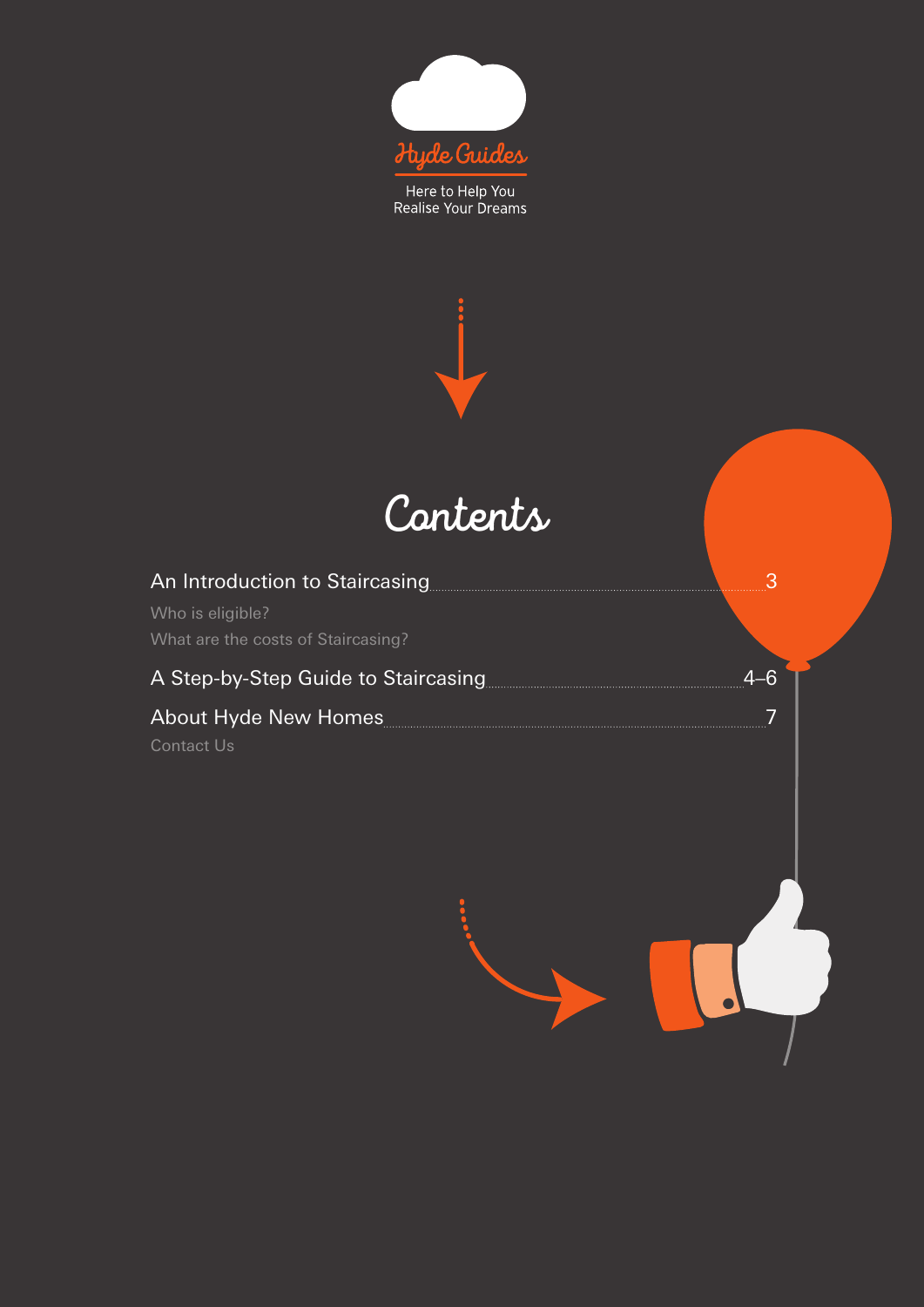

# An Introduction to Staircasing

Buying more shares in your home is called 'Staircasing' and most leases allow you to do this to a point where you own your home outright. The price you pay for the additional shares is based on the current market value of your home. You may staircase in three separate stages, or in one stage to 100%. The minimum share you can buy is 10% of the unsold equity.

You are under no obligation to buy more shares. The more equity you own, the lower your rent will be. If you get to the point where you own 100% of the shares in your home, you will own it outright and no longer pay any rent. If your home is a house and you own it outright, you will be given the freehold title. Please note some houses are liable to continue to pay a monthly estate charge. If your home is an apartment, you will continue to pay the service charge and remain a leaseholder.



#### Who is eligible?

Most Shared Owners may staircase. In a few cases your lease may limit the share of your home you may buy. This usually applies to homes in rural locations; you can find details in your lease.

You must ensure that your rent and service charge are paid up to date. Hyde can't consent to Staircasing if you are in arrears.

#### What are the costs of Staircasing?

- Valuation fee
- Your solicitor's fee
- Mortgage arrangement fee (if applicable)
- Leasehold enquiry fee (if applicable)
- Stamp Duty (if applicable)
- Staircasing Admin fee

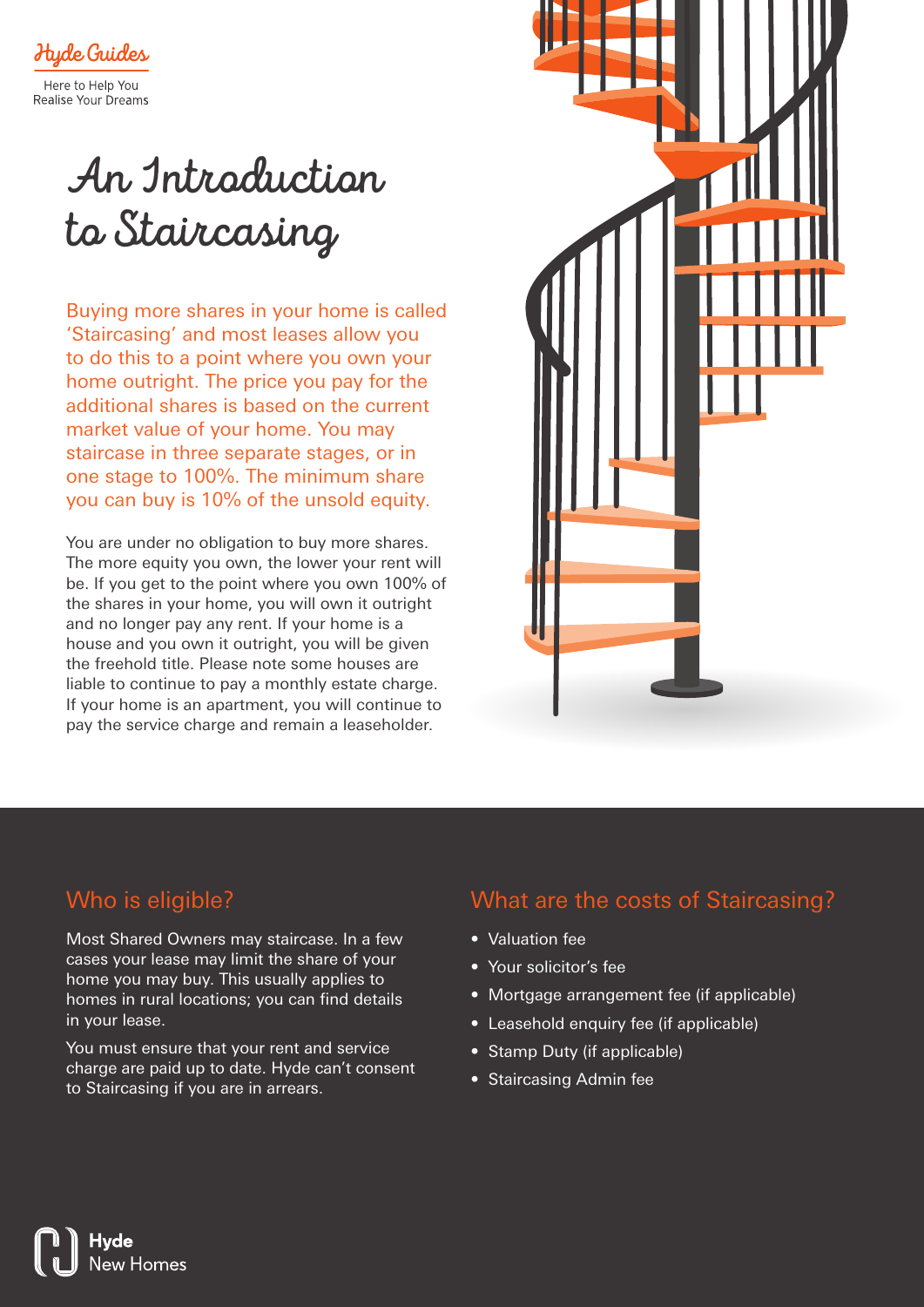Hyde Guides



Step-by-Step Guide to Staircasing





#### Contact Hyde

Contact the Resale & Staircasing Team at resales@hydenewhomes.co.uk or on 0345 606 1221. They will send you an information pack and the details of a qualified RICS Surveyor and solicitors.

#### Valuation

To enable Hyde to provide you with a purchase price for the shares you wish to purchase, your property must be valued by an independent Surveyor qualified through the Royal Institute of Chartered Surveyors. Hyde have a panel of Surveyors who are able to provide valuations at competitive rates. Once we are in receipt of your notice to purchase shares, we will provide you with details of a nominated Surveyor from our panel who you must contact for a valuation.

The Surveyor is fully independent from the Hyde Group and we have no influence over the valuation figure placed on your property. Please note that under the terms of your lease the Surveyor's valuation is final and binding for both the Leaseholder and Hyde.

For the avoidance of doubt, Hyde will not accept a valuation from a Surveyor other than the one that it has nominated.

As soon as we receive a copy of the RICS valuation report, we will calculate the purchase price of the share you wish to buy and write to you with full details of the next stage.





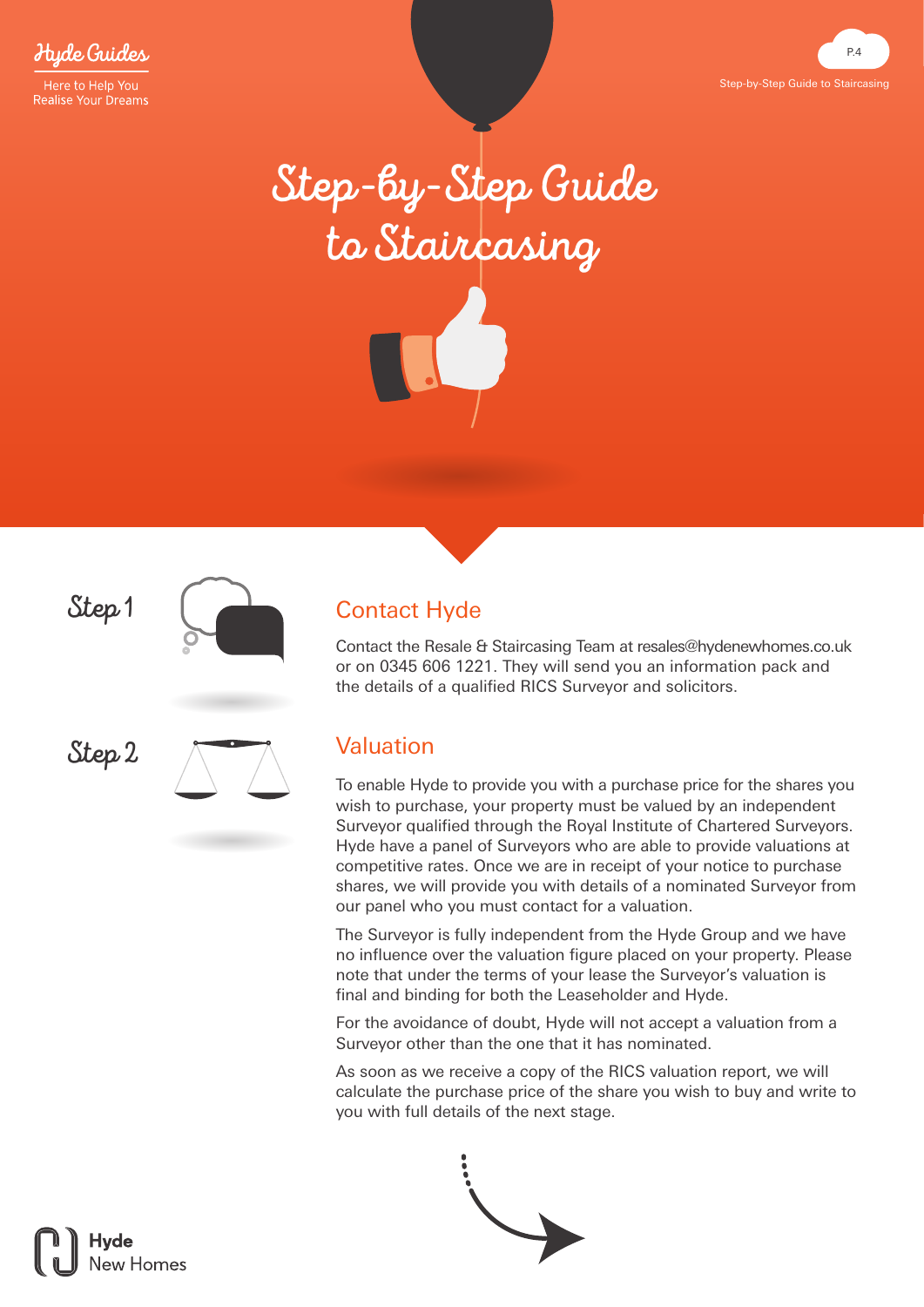Hude Guides

…Step 2 continued

Any significant improvements you have made to your home should be listed and two values will be provided; one that takes the improvements into consideration, and one that does not. The valuation without improvements will determine the cost of additional shares.

#### Considered as improvements

New windows, new fitted kitchens or bathrooms, loft conversions and conservatories

#### Not considered as improvements

General maintenance, new boilers, repairs and redecoration

If the valuation report shows that the value of your home has gone down due to lack of maintenance or repair, Hyde will require a valuation that assumes your home is in good condition for its age on which to base the cost for additional shares.

For comparison, the surveyor will also research the local area and include in the report the details of at least three similar properties that have been sold or sold subject to contract within the last three months.

Valuations are valid for three months, therefore the Staircasing transaction should take place within this timeframe to avoid the value increasing, as this would affect the cost of additional shares.

## Form of Instruction

Hyde will check the valuation and send you the Form of Instruction if approved. You will require financial advice to confirm the additional shares that you can afford. You should then return the Form of Instruction to Hyde with solicitors details and confirmation of the percentage of additional shares you wish to buy. Joint leaseholders will both be required to sign the Form of Instruction.

At this stage, you will be required to pay Hyde a £225 administration fee, of which £100 is refundable if you decide not to continue with the Staircasing transaction.

#### Confirmation of New Share

Once Hyde is in receipt of your Form of Instruction, you will be sent a formal offer letter confirming the share you are buying and the cost. If you are only buying a partial share, Hyde will inform you of the amount of reduced rent payable once you have completed.

# Instruct Your Solicitor and Arrange Your Mortgage

You should instruct your solicitor to act on the Staircasing transaction and Hyde will instruct theirs. At this stage, you will need to arrange your mortgage.

Step 3







Step 5

**Vew Homes** 



 $P<sub>5</sub>$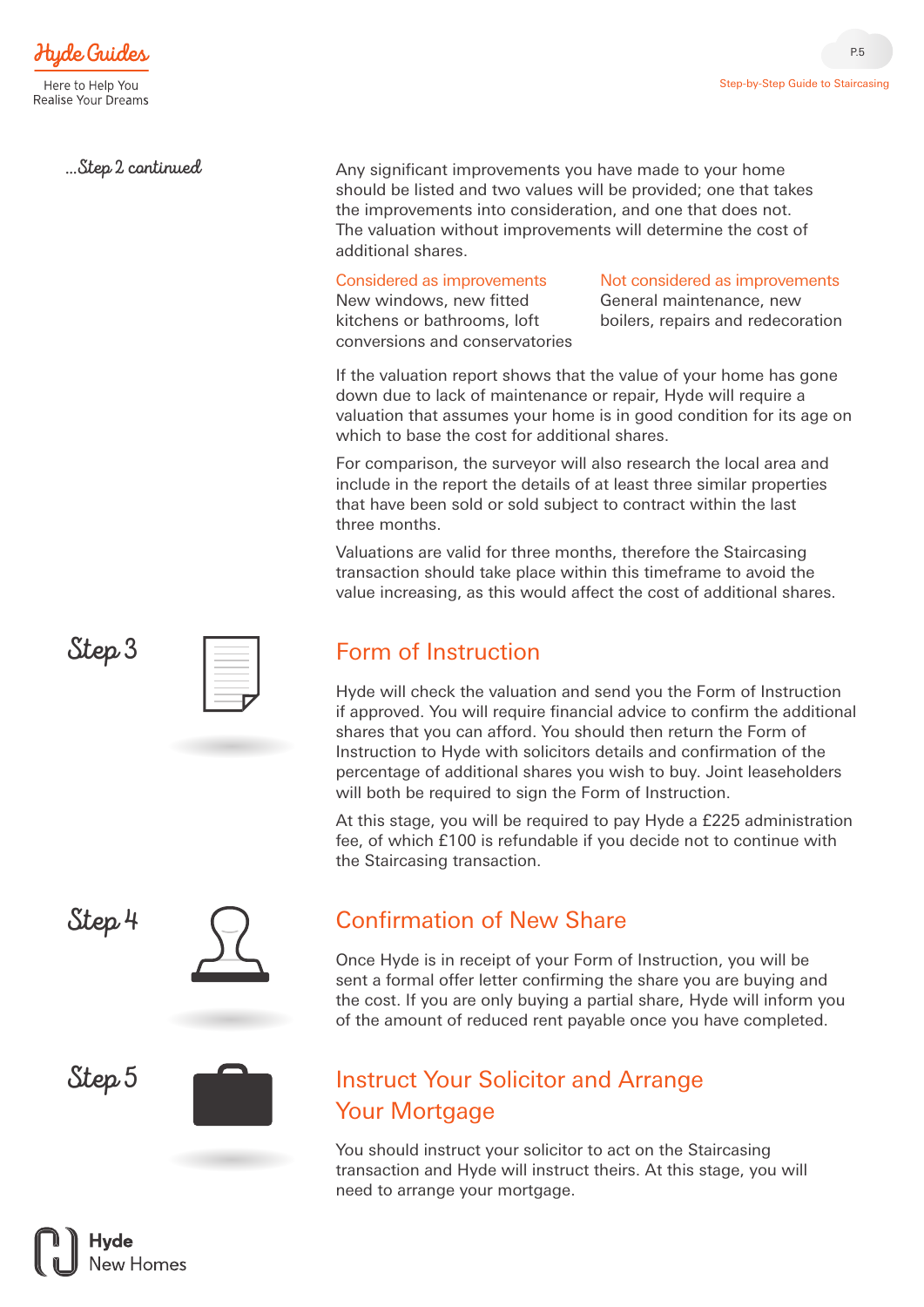Step 6

…Step 5 continued

Once you have your mortgage offer, contact your solicitor to complete the Staircasing transaction. Hyde's solicitor will send your solicitor a completion statement. Hyde will also check that you do not have any outstanding rent or service charges. You are advised to stress to your solicitor and lender that the transaction must take place within three months, before the valuation expires so that you do not incur additional costs.

### Complete the Staircasing Transaction

Congratulations! You now own either 100% of your home or a larger share. If you now own your home outright, your solicitor will register your transaction with the Land Registry.

Hyde will adjust your account to show the increased share that you own. If you now own 100% of your home you won't pay rent any longer. You may still have to pay a monthly service charge or a estate charge and ground rent. Hyde will send you a completion letter confirming all future payments.

If your home is a house and you now own 100%, you will be required to arrange your own building's insurance to start on the day you complete. If you have Staircased in an apartment, the building's insurance will still be included in your service charge.

Once you have Staircased to 100% ownership, you are free to sell your property on the open market. Please note that some leases restrict you from selling your home for three months following final Staircasing. Once you have Staircased to 100% ownership, you are free to sell your property on the open market. Please note that some leases restrict you from selling your home for three months following final Staircasing, please check your lease.



Step-by-Step Guide to Staircasing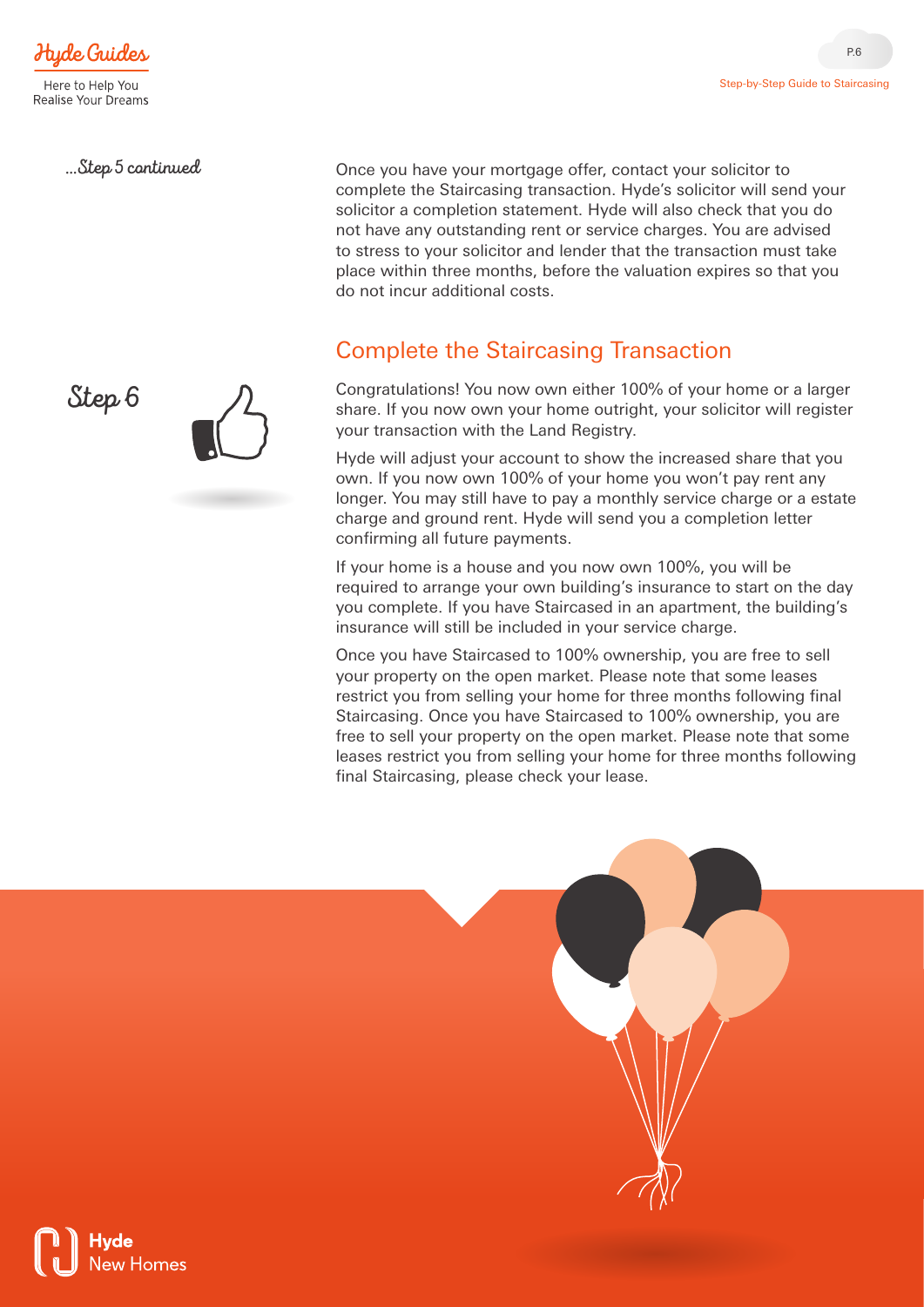

Hyde New Homes

Hyde New Homes is part of the award-winning Hyde Group, one of England's leading developers of homes for all needs and incomes. Having delivered in excess of 50,000 homes, Hyde provides housing for Outright Sale, Shared Ownership or rent in prime locations, both in urban and rural settings. Last year, Hyde assisted over 400 customers to realise their dreams of owning their own home.



### Contact Us

If you have any further questions about Staircasing, please contact:

The Resale & Staircasing Team Hyde New Homes 30 Park Street London SE1 9EQ

T: 0345 606 1221 E: resales@hydenewhomes.co.uk